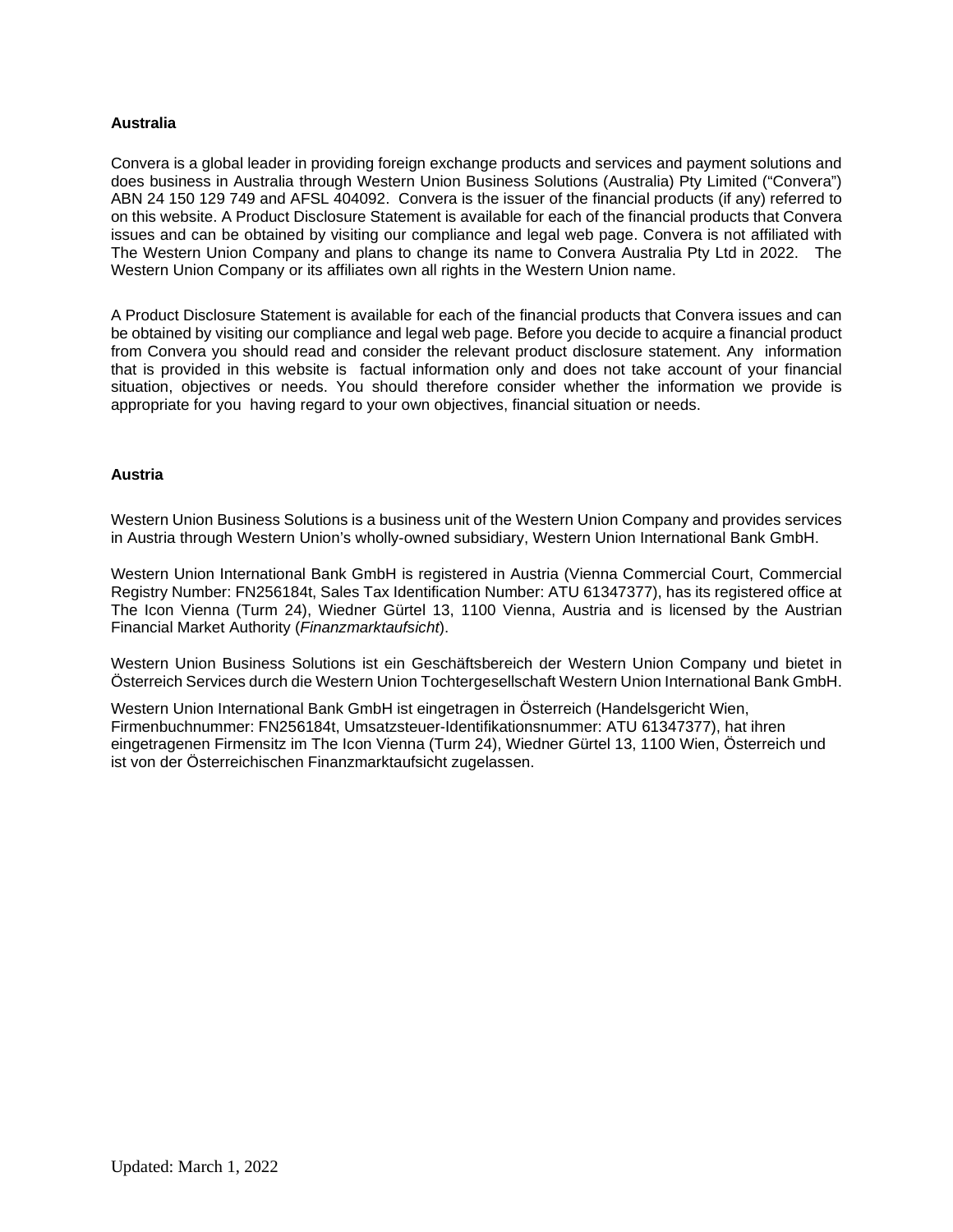## **Belgium**

Western Union Business Solutions is a business unit of The Western Union Company and provides services in Belgium through its wholly-owned subsidiary, Western Union International Bank GmbH, French Branch.

Western Union International Bank GmbH, French Branch (RCS Nanterre 750 938 094) has a registered place of business at Tour Manhattan, 5-6 place de l'Iris, 92095 Paris La Défense Cedex, France and is a branch of Western Union International Bank GmbH (registered at the Vienna Commercial Court, Commercial Registry Number: FN256184t, Sales Tax Identification Number: ATU 61347377, Registered Office Address: The Icon Vienna (Turm 24), Wiedner Gürtel 13, 1100 Vienna, Austria) which is a licensed credit institution supervised by the Austrian Financial Market Authority (*Finanzmarktaufsicht*).

Western Union Business Solutions est une entité commerciale de The Western Union Company et fournit des services en Belgique par le biais de sa succursale française Western Union International Bank GmbH dont l'intégralité du capital est détenu par Western Union (désignée "**Western Union Business Solutions**").

Western Union International Bank GmbH, succursale française (RCS Nanterre 750 938 094), ayant son siège à Tour Manhattan, 5-6 place de l'Iris, 92095 Paris La Défense Cedex, France, est une succursale de Western Union International Bank GmbH (immatriculée auprès du tribunal de commerce de Vienne sous le numéro FN256184t, TVA n°ATU 61347377, siège social : The Icon Vienna (Turm 24), Wiedner Gürtel 13, 1100 Vienne, Autriche), établissement de crédit agréé et supervisé par l'autorité autrichienne des marchés financiers (*Finanzmarktaufsicht*).

## **Canada**

In Canada, services are provided by Convera Canada ULC ("Convera Canada"). Convera Canada is registered as a Money Services Business with FINTRAC and Revenu Québec.

Au Canada, les services sont fournis par Convera Canada ULC (« Convera Canada »).Convera Canada est enregistrée en tant qu'entreprise de services monétaires auprès de CANAFE et de Revenu Québec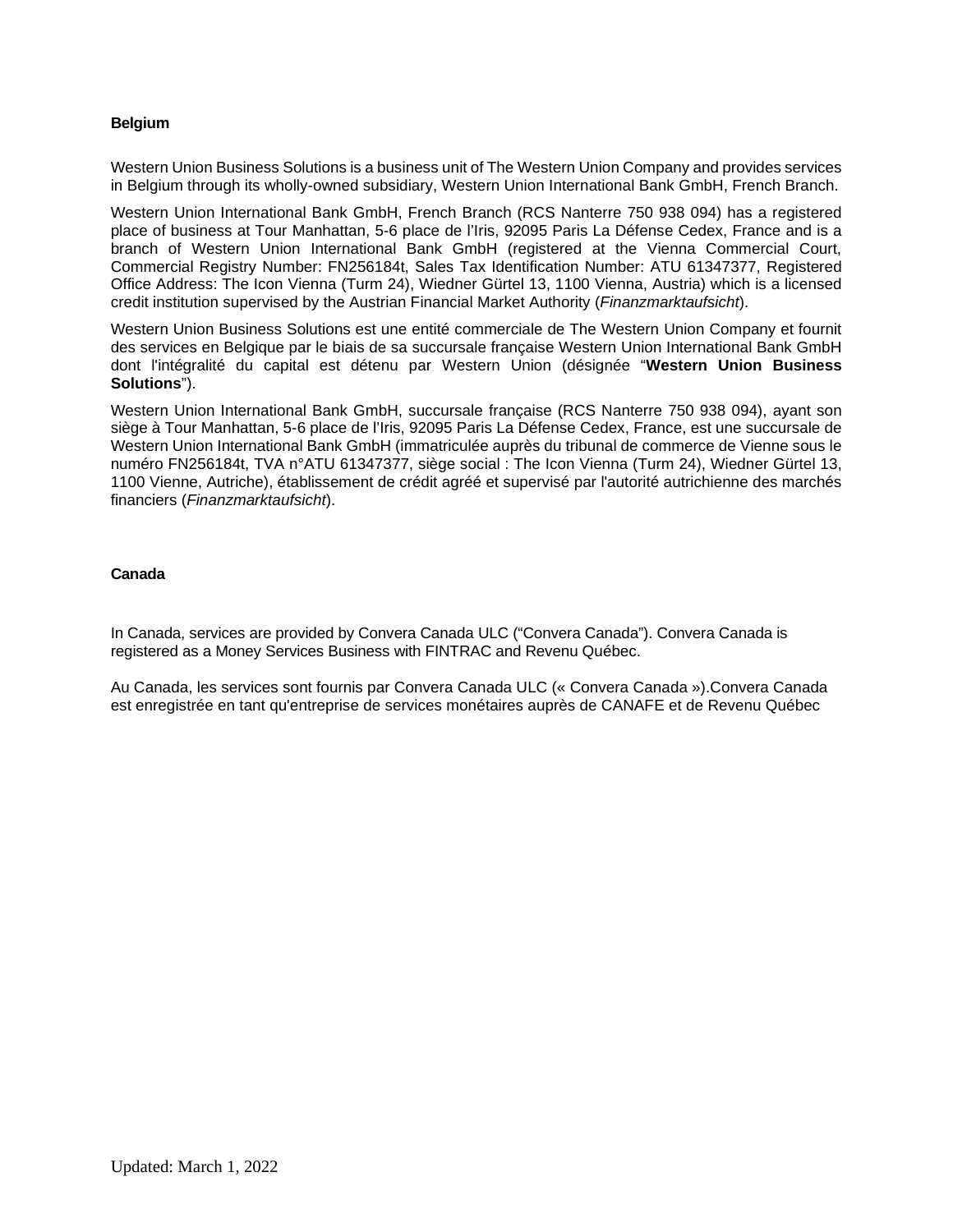## **Czech Republic**

Western Union Business Solutions is a business unit of The Western Union Company and provides services in the Czech Republic through Western Union International Bank GmbH, organizační složka.

Western Union International Bank GmbH, organizační složka is registered in the Czech Commercial Register held by the Municipal Court in Prague, identification number 015 55 332, has a registered place of business at Václavské náměstí 62, 110 00 Prague 1, Czech Republic, and is a branch of Western Union International Bank GmbH (registered at the Vienna Commercial Court, Commercial Registry Number: FN256184t, Sales Tax Identification Number: ATU 61347377, Registered Office Address: The Icon Vienna (Turm 24), Wiedner Gürtel 13, 1100 Vienna, Austria).

Western Union International Bank GmbH is a bank registered on a list of banks maintained by the Austrian Financial Market Authority (*Finanzmarktaufsicht*). Western Union International Bank GmbH, organizační složka is registered on a list of banks and branches of foreign banks maintained by the Czech National Bank.

Western Union Business Solutions je obchodní jednotkou společnosti The Western Union Company a služby v České republice poskytuje prostřednictvím Western Union International Bank GmbH, organizační složka.

Western Union International Bank GmbH, organizační složka je zapsaná u Městského soudu v Praze, vložka A, identifikační číslo**:** 015 55 332, se sídlem na adrese Václavské náměstí 62, 110 00 Praha 1, Česká republika, a je pobočkou společnosti Western Union International Bank GmbH (registrované u Obchodního soudu ve Vídni, registrační číslo: FN256184t, daňové identikační číslo: ATU 61347377, se sídlem: The Icon Vienna (Turm 24), Wiedner Gürtel 13, 1100 Vídeň, Rakousko).

Western Union International Bank GmbH je banka zapsaná v seznamu bank vedeném rakouským regulátorem finančního trhu (*Finanzmarktaufsicht*). Western Union International Bank GmbH, organizační složka je zapsaná v seznamu bank a poboček zahraničních bank vedeném Českou národní bankou.

#### **France**

Western Union Business Solutions is a business unit of The Western Union Company and provides services in France through its wholly-owned subsidiary Western Union International Bank GmbH, French Branch, (referred to as "**Western Union Business Solutions**").

Western Union International Bank GmbH, French branch (RCS Nanterre 750 938 094) has a registered place of business at Tour Manhattan, 5-6 place de l'Iris, 92095 Paris La Défense Cedex, France and is a branch of Western Union International Bank GmbH (registered at the Vienna Commercial Court, Commercial Registry Number: FN256184t, Sales Tax Identification Number: ATU 61347377; Registration Number 256184t), an Austrian company whose regsistered office is at The Icon Vienna (Turm 24), Wiedner Gürtel 13, 1100 Vienna, Austria), which is a licensed credit institution supervised by the Austrian Financial Market Authority (*Finanzmarktaufsicht*).

This document has been prepared solely for informational purposes and does not in any way create any binding obligations on either party. Relations between you and Western Union Business Solutions shall be governed by the applicable terms and conditions. No representations, warranties or conditions of any kind, express or implied, are made in this document.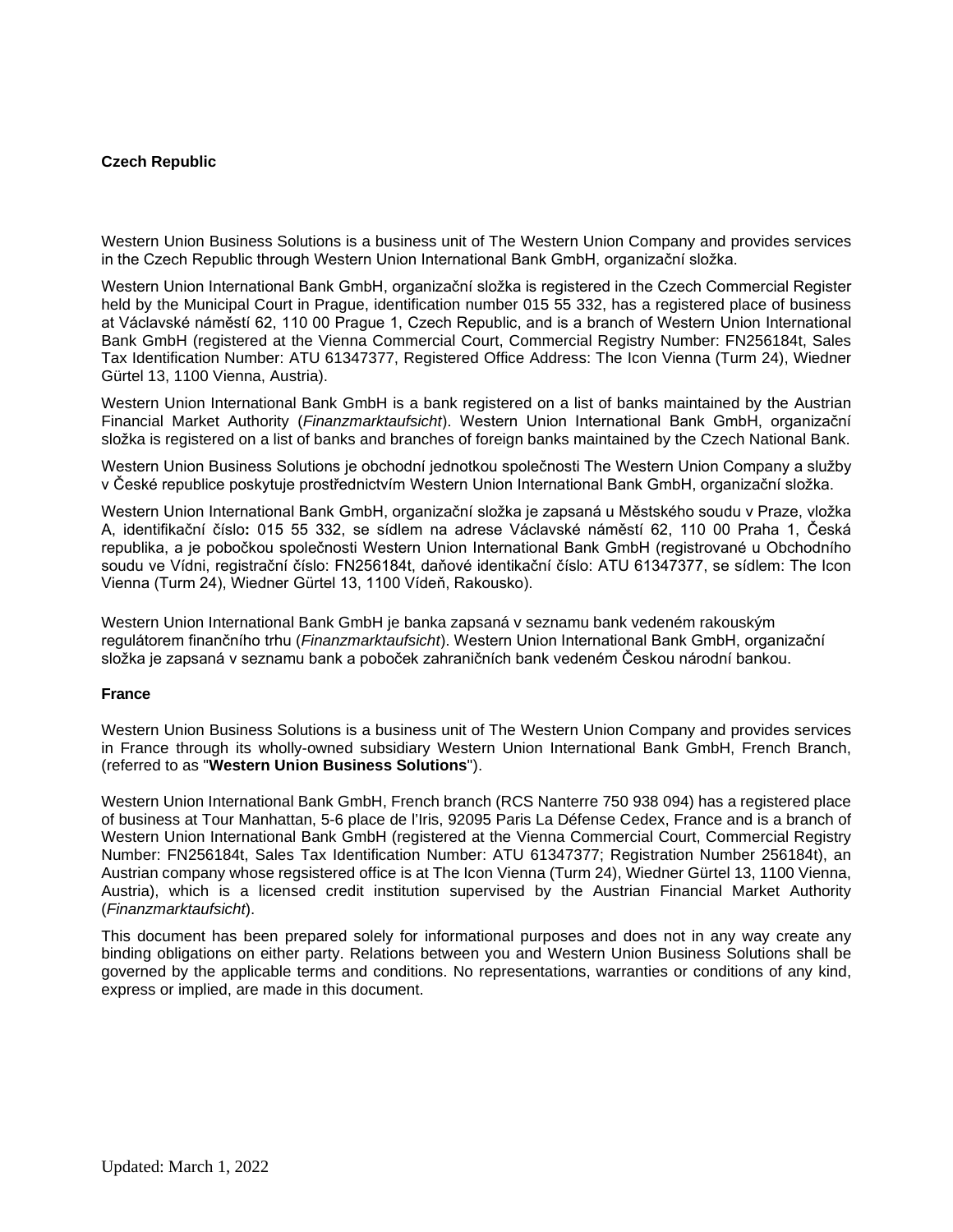Western Union Business Solutions est une entité commerciale de The Western Union Company et fournit des services en France par l'intermédiaire de sa filiale en propriété exclusive Western Union International Bank GmbH, succursale française (désignée « **Western Union Business Solutions** »).

Western Union International Bank GmbH, succursale française (RCS Nanterre 750 938 094), ayant son siège à Tour Manhattan, 5-6 place de l'Iris, 92095 Paris La Défense Cedex, France, et est une succursale de Western Union International Bank GmbH (immatriculée auprès du tribunal de commerce de Vienne sous le numéro FN256184t, TVA n°ATU 61347377, siège social : The Icon Vienna (Turm 24), Wiedner Gürtel 13, 1100 Vienne, Autriche), établissement de crédit agréé et supervisé par l'autorité autrichienne des marchés financiers (*Finanzmarktaufsicht*).

Cette brochure a été préparée exclusivement à des fins d'information et ne crée en aucune manière une obligation contraignante pour l'une ou l'autre partie. Les relations entre Western Union Business Solutions et vous-même seront régies par les conditions générales applicables. Aucune déclaration, garantie ou condition d'aucune sorte, expresse ou tacite, n'est formulée ou donnée dans cette brochure

### **Germany**

Western Union Business Solutions is a business unit of the Western Union Company and provides services in Germany through Western Union's wholly-owned subsidiary Western Union International Bank GmbH, Germany Branch (referred to as "**Western Union Business Solutions**").

Western Union International Bank GmbH, Germany branch, has a registered place of business at Solmsstrasse 4, 60486 Frankfurt am Main, Germany and is a branch of Western Union International Bank GmbH (registered at the Vienna Commercial Court, Commercial Registry Number: FN256184t, Sales Tax Identification Number: ATU 61347377, Registered Office Address: The Icon Vienna (Turm 24), Wiedner Gürtel 13, 1100 Vienna, Austria), which is a licensed credit institution supervised by the Austrian Financial Market Authority (*Finanzmarktaufsicht*).

Western Union Business Solutions ist ein Geschäftsbereich der Western Union Company und bietet in Deutschland Services durch die Western Union Tochtergesellschaft Western Union International Bank GmbH, Niederlassung Deutschland ("**WUBS**") an.

Western Union International Bank GmbH, Niederlassung Deutschland, hat einen eingetragenen Geschäftssitz in der Solmsstrasse 4, 60486 Frankfurt am Main, Deutschland und ist eine Niederlassung der Western Union International Bank GmbH (eingetragen beim Handelsgericht Wien, Firmenbuchnummer: FN256184t, Umsatzsteuer-Identifikationsnummer: ATU 61347377, eingetragene Firmenadresse: The Icon Vienna (Turm 24), Wiedner Gürtel 13, 1100 Wien, Österreich), einem zugelassenen Kreditinstitut unter der Aufsicht der Österreichischen Finanzmarktaufsicht.

### **Hong Kong**

Convera is a global leader in providing foreign exchange products and services and payment solutions and does business in Hong Kong through Western Union Business Solutions (Hong Kong) Limited, company number 1474270 ("Convera"). Convera is not affiliated with The Western Union Company and plans to change its name to Convera Hong Kong Ltd in 2022. The Western Union Company or its affiliates own all rights in the Western Union name.

Convera 是提供外匯產品和服務以及支付解決方案的全球領導者,並通過西聯環球商業匯款 (香港) 有限公司在香港開展 業務 · 公司編號 1474270(「Convera」)。Convera 與西聯匯款公司並無關聯,並且計劃在 2022 年改名為 Convera Hong Kong Ltd。西聯匯款公司或其聯屬公司擁有西聯匯款名稱的所有權利。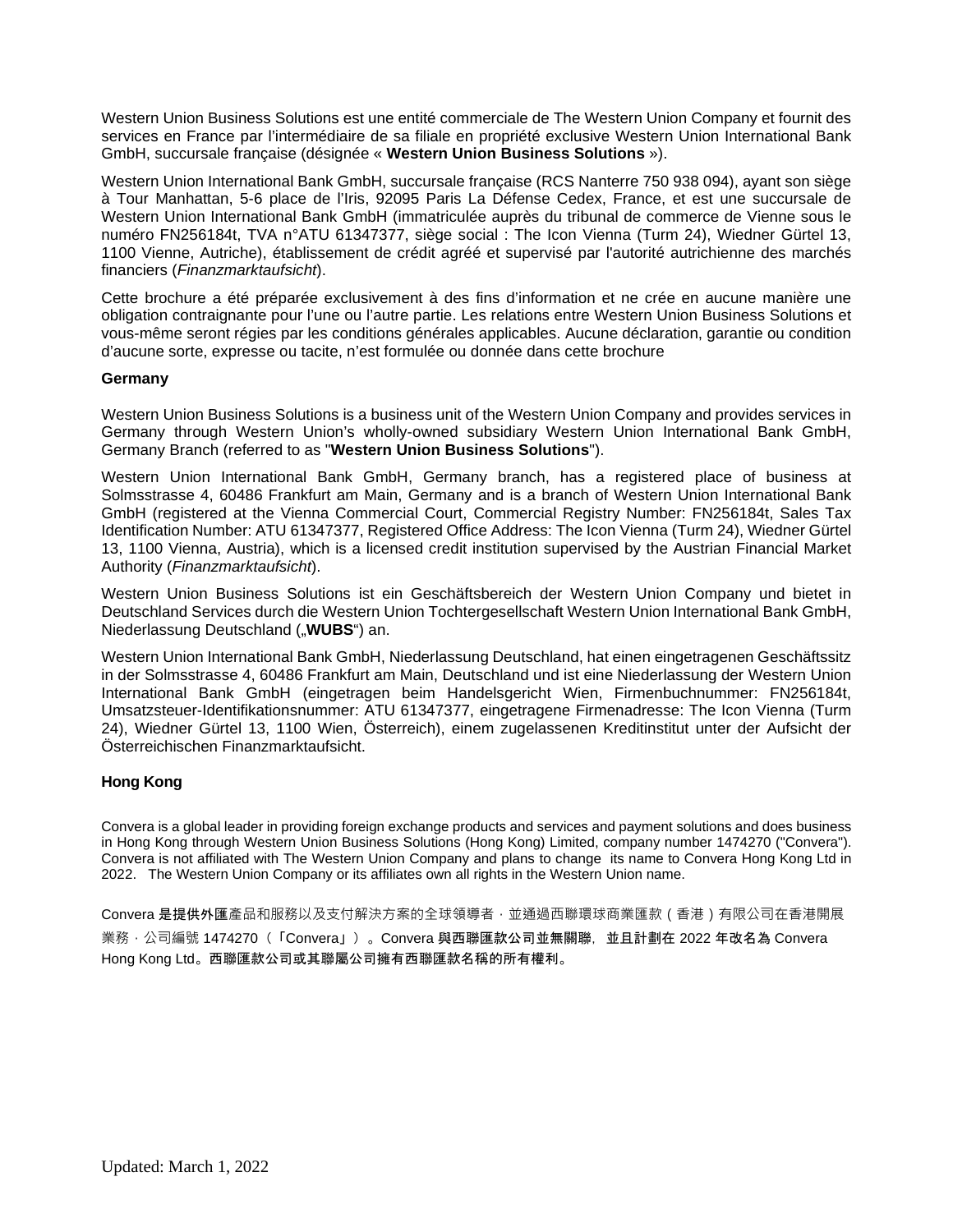### **Ireland**

Western Union Business Solutions is a business unit of The Western Union Company. Services in Ireland are provided by Western Union International Bank GmbH.

Western Union International Bank GmbH is registered in Austria (Vienna Commercial Court, Commercial Registry Number: FN256184t, Sales Tax Identification Number: ATU 61347377), has its registered office at The Icon Vienna (Turm 24), Wiedner Gürtel 13, 1100 Vienna, Austria and is licensed by the Austrian Financial Market Authority (*Finanzmarktaufsicht*). Western Union International Bank GmbH is regulated by the Central Bank of Ireland for conduct of business rules.

### **Italy**

Western Union Business Solutions is a business unit of the Western Union Company and provides services in Italy through Western Union's wholly-owned subsidiary, Western Union International Bank GmbH, Italy Branch (referred to as "**Western Union Business Solutions**").

Western Union International Bank GmbH, Italy Branch (Registered Office in Rome: via Barberini 68, 00187, Italy; Fiscal Code and Companies House Registration number: 13068651002; Enrolled in the Bank Register held by Bank of Italy (no. 3446)), is a branch of Western Union International Bank GmbH, a company organised under Austrian Law (Registered at the Vienna Commercial Court, Commercial Registry Number: FN256184t; Sales Tax Identification Number: ATU 61347377;Registered Office: The Icon Vienna (Turm 24), Wiedner Gürtel 13, 1100 Vienna, Austria; Corporate Capital: €12.000.000; Sole Shareholder (and therefore subject to the direction and coordination activity of): Western Union Overseas Limited and which is a bank registered on a list of banks maintained by the Austrian Financial Market Authority (*Finanzmarktaufsicht*).

Western Union Business Solutions è una linea di business di The Western Union Company e offre servizi in Italia attraverso Western Union International Bank GmbH, succursale italiana, totalmente detenuta da Western Union.

Western Union International Bank GmbH succursale italiana, con sede legale a Roma in via Barberini 68, 00187, iscritta al Registro delle Imprese di Roma, codice fiscale, partita IVA e numero di registrazione 13068651002, ed iscritta all'Albo degli Istituti Bancari come succursale di banca comunitaria, tenuto presso Banca d'Italia, con il numero 3446, è la sede secondaria di Western Union International Bank GmbH, società di diritto austriaco con sede legale a Vienna presso The Icon Vienna (Turm 24), Wiedner Gürtel 13, 1100, Austria, con capitale sociale di € 12.000.000, iscritta al Registro delle Imprese austriaco con il numero 256184t ed all'albo delle banche tenuto presso l'Autorità di Vigilanza Austriaca («Finanzmarktaufsicht»), ed avente come socio unico, e quindi soggetta all'attività di direzione e coordinamento di Western Union Overseas Limited.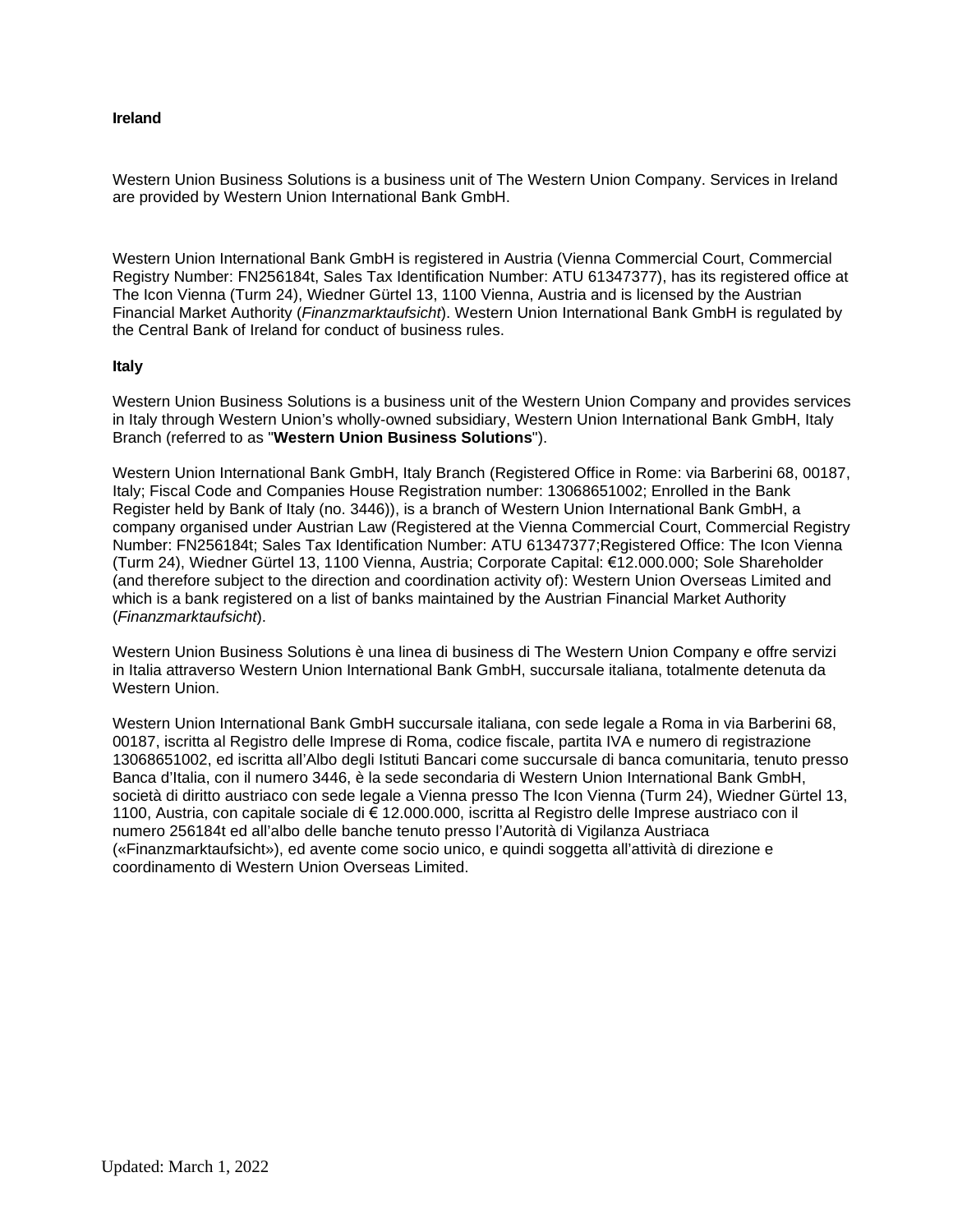#### **Japan**

Western Union Business Solutions operates in Japan through Western Union Business Solutions Japan KK ("WUBS"), a Convera company. WUBS is not affiliated with The Western Union Company and plans to change its name to Convera Japan KK in 2022. The Western Union Company or its affiliates own all rights in the Western Union name.

Western Union Business Solutions は、日本では Convera 社の一つであるウエスタンユニオン・ビジネスソリュ ーションズ・ジャパン株式会社(「WUBS」)を通して事業を展開しています。WUBS は The Western Union Company の関連会社ではありません。また、2022 年中にコンベラ・ジャパン株式会社に商号変更する予定です。 Western Union という名称に関するすべての権利は、The Western Union Company またはその関連会社が保 有しています。

#### **Malta**

Convera is a global leader in providing foreign exchange products and services and payment solutions and does business in Malta through Western Union Business Solutions (Malta) Limited ("Convera") a limited company registered in Malta (Company Number C22339) with its registered office at W Business Centre, Level 5, Triq Dun Karm, Birkirkara By-Pass, Birkirkara, BKR 9033, Malta and which is licensed and regulated by the Malta Financial Services Authority to undertake the business of a financial services in terms of the Financial Institutions Act) . Convera is not affiliated with The Western Union Company and plans to change its name to Convera Malta Financial Ltd in 2022. The Western Union Company or its affiliates own all rights in the Western Union name.

### **The Netherlands**

**The information contained within this website does not constitute financial advice or a financial recommendation, is general in nature and has been prepared without taking into account your objectives, financial situation or needs.** 

Western Union Business Solutions is a business unit of The Western Union Company and provides services in The Netherlands through its wholly-owned subsidiary, Western Union International Bank GmbH, French Branch.

Western Union International Bank GmbH, French branch (RCS Nanterre 750 938 094) has a registered place of business at Tour Manhattan, 5-6 place de l'Iris, 92095 Paris La Défense Cedex, France and is a branch of Western Union International Bank GmbH (registered at the Vienna Commercial Court, Commercial Registry Number: FN256184t, Sales Tax Identification Number: ATU 61347377, Registered Office Address: The Icon Vienna (Turm 24), Wiedner Gürtel 13, 1100 Vienna, Austria) which is a licensed credit institution supervised by the Austrian Financial Market Authority (*Finanzmarktaufsicht*).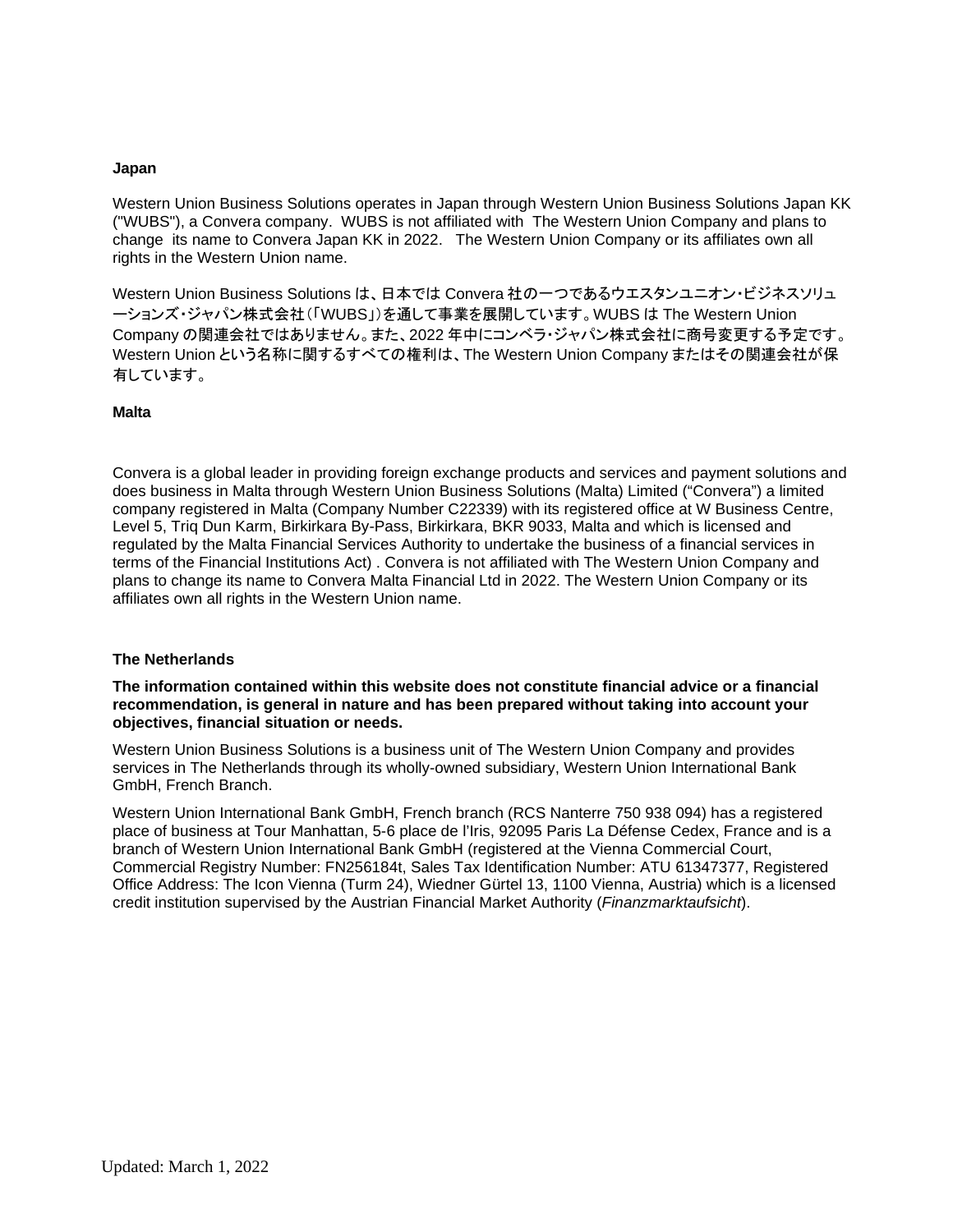#### **New Zealand**

Convera is a global leader in providing foreign exchange products and services and payment solutions and does business in New Zealand through Western Union Business Solutions (Australia) Pty Ltd, NZ branch (company number 3527631 and FSP 168204) ("Convera") is the issuer of the financial products (if any) referred to in this communication. Convera lodged a Product Disclosure Statement (PDS) for each of our financial products with the Registrar on 25 May 2020. A copy of these PDSs is available [here](http://business.westernunion.co.nz/about/compliance/) and from the Disclose register at [www.business.govt.nz/disclose/](http://www.business.govt.nz/disclose/).

Convera is not affiliated with The Western Union Company and plans to change its name to Convera Australia Pty Ltd, NZ Branch in 2022. The Western Union Company or its affiliates own all rights in the Western Union name.

#### **Poland**

Western Union Business Solutions is a business unit of The Western Union Company and provides services in Poland through Western Union International Bank GmbH, Polish Branch.

Western Union International Bank GmbH (Polish Branch) (KRS No: 0000458059, NIP No: 1080015322), has a registered place of business at Al. Jana Pawla II 29, 00-867 Warsaw, Poland, and is a branch of Western Union International Bank GmbH (registration number 256184t, VAT Number ATU61347377) The Icon Vienna (Turm 24), Wiedner Gürtel 13, 1100 Vienna, Austria. For the purposes of Polish tax jurisdiction, the relevant NIP number is 1080015316.

Spółka Western Union Business Solutions jest częścią firmy Western Union i świadczy usługi w Polsce za pośrednictwem Western Union International Bank GmbH, sp. z o.o. Oddział w Polsce.

Western Union International Bank GmbH, sp. z o.o. Oddział w Polsce (numer KRS: 0000458059, numer NIP: 1080015322), jest zarejestrowany pod adresem Al. Jana Pawla II 29, 00-867 Warszawa, Polska, oraz jest oddziałem Western Union International Bank GmbH (zarejestrowanego pod numerem 256184t, numer VAT ATU61347377) The Icon Vienna (Turm 24), Wiedner Gürtel 13, 1100 Wiedeń, Austria. Dla celów polskiej jurysdykcji podatkowej właściwy numer NIP: 1080015316.

### **Singapore**

Convera is a global leader in providing foreign exchange products and services and payment solutions and does business in Singapore through Western Union Business Solutions (Singapore) Pte Ltd ("WUBS Singapore") and/or WUBS Financial Services (Singapore) Pte Ltd ("WUBS FS Singapore") (WUBS Singapore and WUBS FS Singapore are collectively referred to as "Convera"). Depending on the nature and scope of the services, services in Singapore are provided by Western Union Business Solutions (Singapore) Pte Ltd (Licence No. 20200438 ) and/or WUBS Financial Services (Singapore) Pte Ltd (Capital Markets Services Licence No. 100116). Convera is not affiliated with The Western Union Company and plans to change its name to Convera later in 2022. The Western Union Company or its affiliates own all rights in the Western Union name.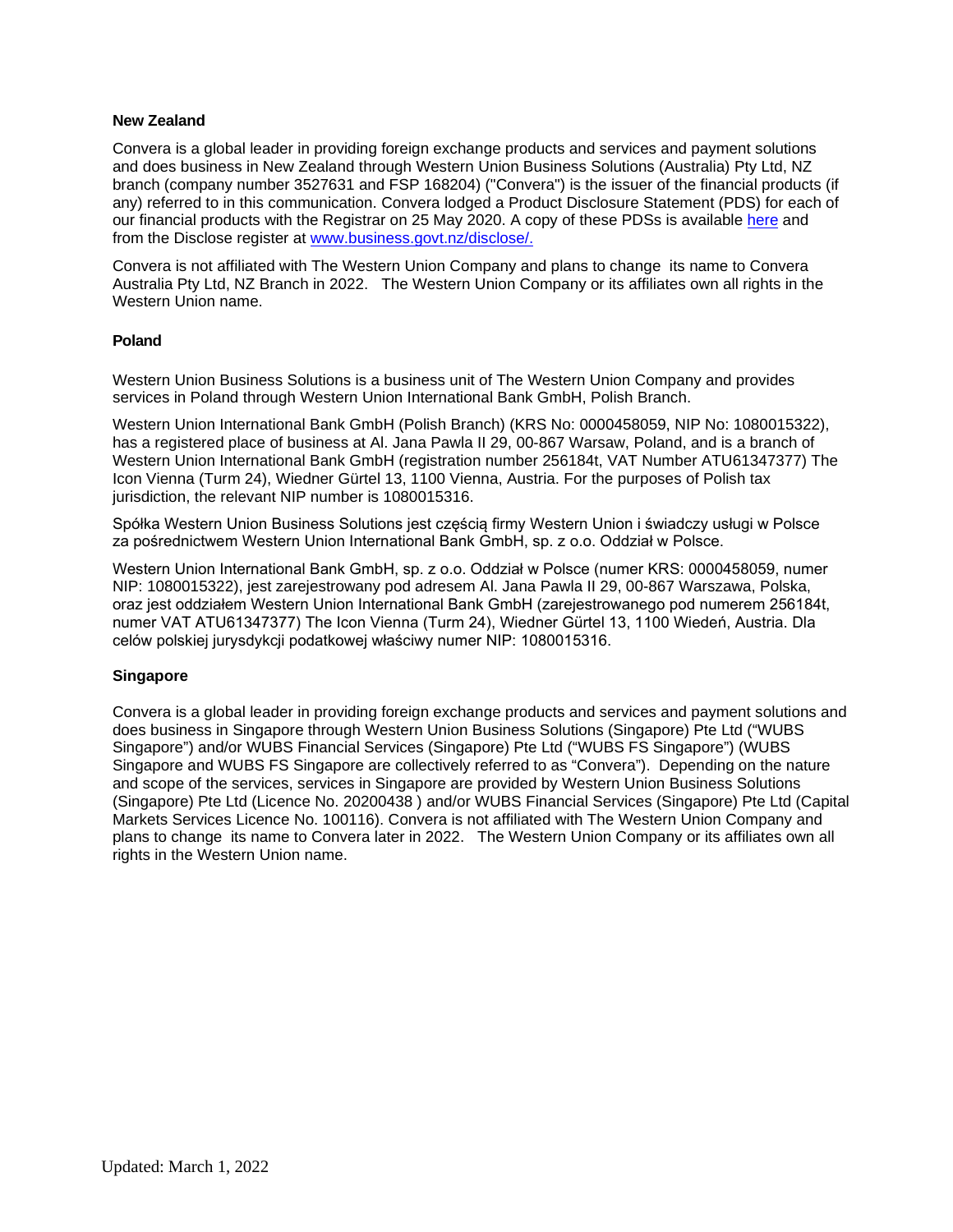### **Spain**

Western Union Business Solutions is a business unit of the Western Union Company and provides services in Spain through the Spanish branch of Western Union's wholly-owned subsidiary, Western Union International Bank GmbH, a bank authorized and registered in Austria.

Western Union International Bank GmbH, Sucursal en España is registered with the Madrid Commercial Registry under Volume 40254, Sheet M-715190, and Page 86; and the Bank of Spain under number 1575 for the purpose of providing services in Spain. Its registered office is located at calle Beatriz de Bobadilla 14, 28040 Madrid (España) and its tax identification number is W0058354B.

Western Union Business Solutions es una unidad de negocio de Western Union Company y presta servicios en España a través de la sucursal española de Western Union International Bank GmbH, una filial enteramente participada de Western Union, con la condición de banco autorizado y registrado en Austria.

Western Union International Bank GmbH, Sucursal en España está inscrita en el Registro Mercantil de Madrid, Tomo 40254, Folio 86, Hoja M-715190; y en el Banco de España con el número 1575 a los efectos de prestar servicios en España. Su domicilio social es calle Beatriz de Bobadilla 14, 28040 Madrid (España) y su número de identificación fiscal (NIF) es W0058354B.

Autoridad de mercados financieros de Austria (*Finanzmarktaufsicht*). También se encuentra registrada en el Banco de España a los efectos de prestar servicios sin establecimiento permanente en España.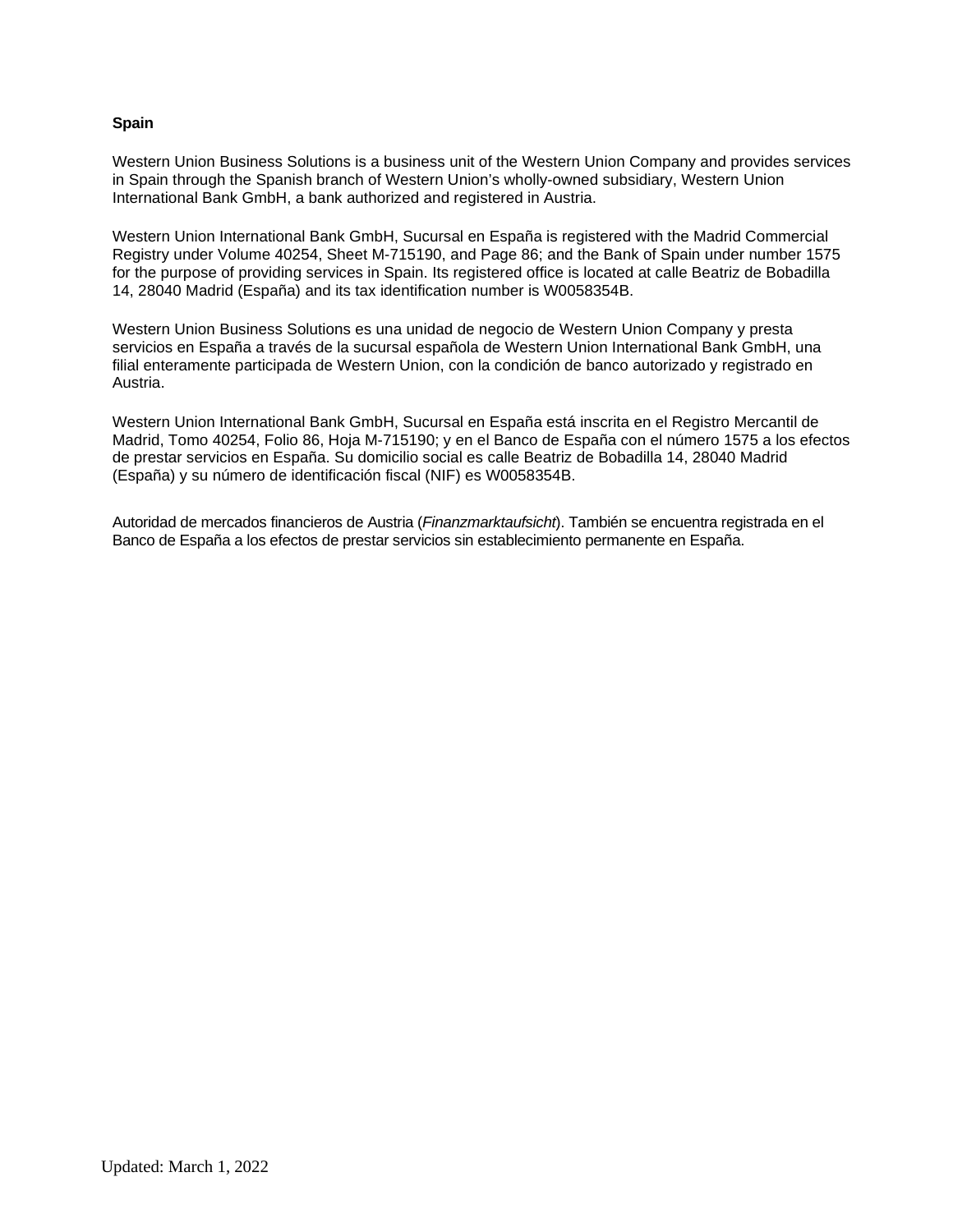## **Switzerland**

Convera is a global leader in providing foreign exchange products and services and payment solutions and does business in in Switzerland through Rüesch International, LLC (Swiss branch) ("Convera"). Convera has a registered place of business at Werdstrasse 2, P.O. Box 2063, 8021 Zurich, Switzerland.

Convera is organised in the United States. Therefore, it is subject to United States rules and regulations with respect to certain transactions with its clients. However, Convera is not registered with the U.S. Commodity Futures Trading Commission as a Commodity Trading Advisor, as a Swap Dealer, or in any other capacity. Convera is not a member of the U.S. National Futures Association. Protections that would otherwise be available under the U.S. Commodity Exchange Act, the rules of the U.S. Commodity Futures Trading Commission, or the rules of the U.S. National Futures Association will not be available in connection with a client's relationship with, or transactions with, Convera.

Convera est un leader mondial en matière de produits et services de change et de solutions de paiement et exerce ses activités en Suisse au travers de sa succursale Rüesch International, LLC (succursale suisse) ("Convera") dont le siège est à Werdstrasse 2, case postale 2063, 8021 Zurich, Suisse.

Convera est organisé aux Etats-Unis. Par conséquent, Convera est soumis à la législation et réglementation des Etats-Unis pour certaines transactions avec ses clients. Cela étant, Convera n'est pas enregistré auprès de la Commodity Futures Trading Commission (CFTC) américaine, que ce soit en tant que Commodity Trading Advisor, Swap Dealer ou autre. Convera n'est pas membre de la National Futures Association américaine. La protection qui serait octroyée par la législation américaine relative aux bourses de matières premières (Commodity Exchange Act), la réglementation de la CFTC ou les règles de la National Futures Association n'est dès lors pas disponible dans le cadre d'une relation client ou des transactions avec Convera.

Convera ist ein weltweit führender Anbieter von Devisenprodukten und -dienstleistungen sowie Zahlungslösungen und ist in der Schweiz über Rüesch International, LLC (Schweizer Niederlassung) ("Convera") tätig. Der eingetragene Geschäftssitz von Convera befindet sich an der Werdstrasse 2, Postfach 2063, 8021 Zürich, Schweiz.

Convera ist in den Vereinigten Staaten organisiert. Daher unterliegt es den Regeln und Vorschriften der Vereinigten Staaten in Bezug auf bestimmte Transaktionen mit seinen Kunden. Convera ist jedoch nicht bei der U.S. Commodity Futures Trading Commission als Commodity Trading Advisor, als Swap Dealer oder anderweitig registriert. Convera ist nicht Mitglied der U.S. National Futures Association. Schutzmassnahmen, die sonst nach dem U.S. Commodity Exchange Act, den Regeln der U.S. Commodity Futures Trading Commission oder den Regeln der U.S. National Futures Association verfügbar wären, stehen in Zusammenhang mit der Beziehung eines Kunden zu Convera oder Transaktionen mit Convera nicht zur Verfügung.

Le informazioni contenute in questo sito Web non costituiscono consiglio o raccomandazione finanziaria, sono di natura generale e sono state preparate senza tenere conto dei vostri obiettivi, della vostra situazione finanziaria o delle vostre esigenze.

Convera è leader globale nella fornitura di prodotti e servizi in valuta estera e soluzioni di pagamento e opera in Svizzera attraverso Rüesch International, LLC (filiale svizzera) ("Convera"). Convera ha una sede commerciale registrata in Werdstrasse 2, P.O. Box 2063, 8021 Zurigo, Svizzera.

Convera è una societa' costituita negli Stati Uniti. Pertanto, è soggetta alle norme e ai regolamenti degli Stati Uniti in relazione a specifiche transazioni con i propri clienti.. Tuttavia, Convera non è registrata presso la Commodity Futures Trading Commission (CFTC) negli Stati Uniti come Commodity Trading Advisor , come dealer di swap o in qualsiasi altra funzione. Convera non è membro della National Futures Association degli Stati Uniti. Le protezioni che sarebbero altrimenti disponibili ai sensi della Commodity Exchange Act Stati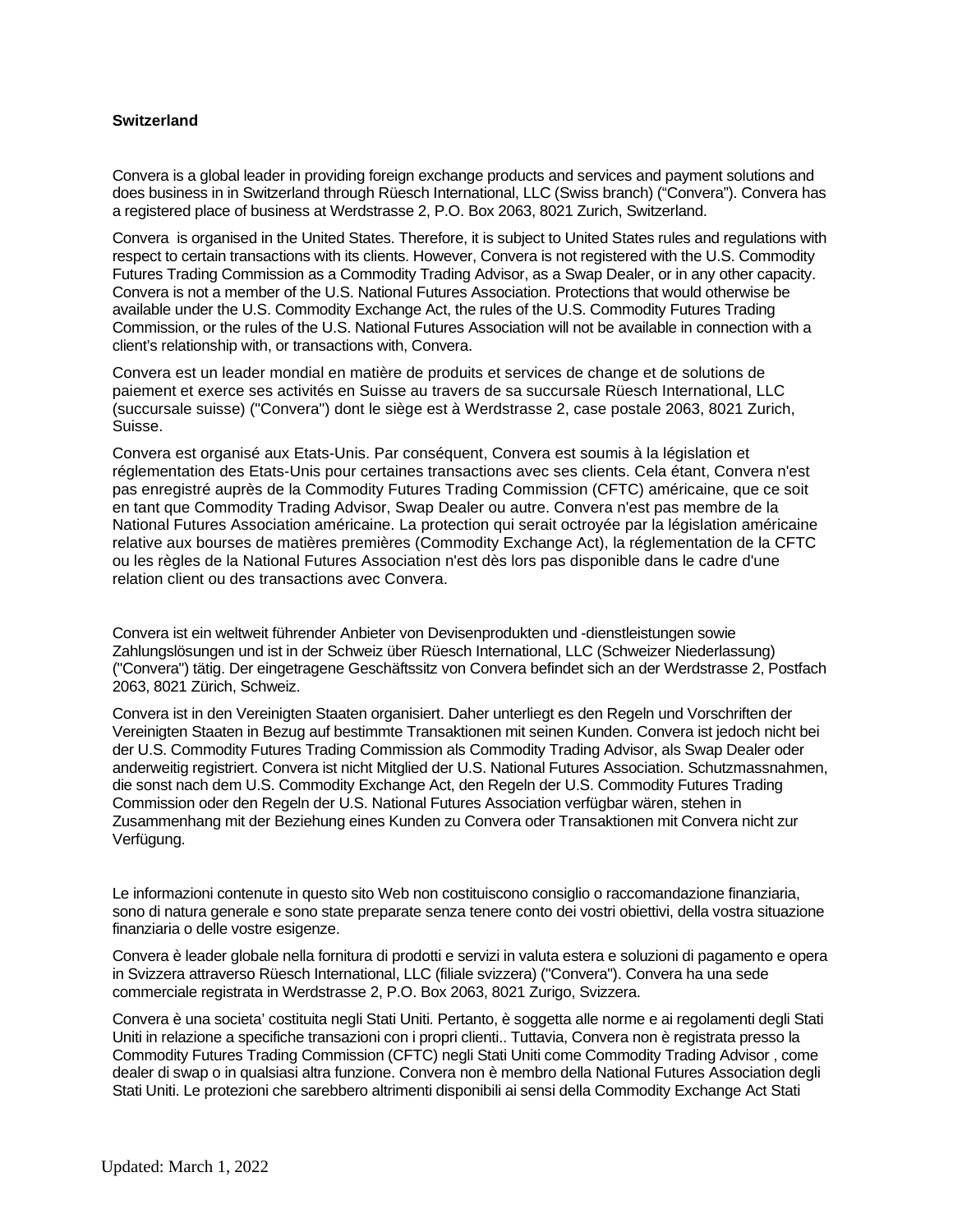Uniti, le norme della CFTC negli Stati Uniti o le regole della National Futures Association degli Stati Uniti non si applicheranno nei confronti di rapporti contrattuali con i clienti o nei confronti di transazioni con Convera.

# **United Kingdom\* (WUIB owned by Western Union, CHUK by Convera)**

Western Union Business Solutions is a business unit of The Western Union Company. Services in the UK are provided by Western Union International Bank GmbH, UK Branch and Custom House Financial (UK) Limited (which does business under the trade name of Western Union Business Solutions).

Western Union International Bank GmbH, UK Branch (WUIB) (Branch Address: 200 Hammersmith Road, London W6 7DL) is a branch of Western Union International Bank GmbH (registered in Austria, company number FN256184t, VAT Number ATU61347377, with its registered office at The Icon Vienna (Turm 24), Wiedner Gürtel 13, 1100 Vienna, Austria), which is authorised and regulated by the Austria Financial Market Authority (Finanzmarktaufsicht). WUIB is deemed authorised by the Prudential Regulation Authority and is subject to regulation by the Financial Conduct Authority and limited regulation by the Prudential Regulation Authority. Details of the Temporary Permissions Regime, which allows EEA-based firms to operate in the UK for a limited period while seeking full authorisation, are available on the Financial Conduct Authority's website.

Custom House Financial (UK) Limited (registered in England, Company Number 04380026, Registered Office Address: 200 Hammersmith Road, London W6 7DL) is authorised by the Financial Conduct Authority under the Payment Services Regulations 2020 (Register Reference: 517165) for the provision of payment services and is registered as a Money Service Business with HM Revenue & Customs (Registered No: 12140130).

## **United States**

Money transfer and foreign exchange Services in the US are provided by Western Union Business Solutions (USA), LLC (NMLS ID: 907333; MA MT license #: FT0041) (referred to as "WUBS" or "Western Union Business Solutions"). For a complete listing of US state licensing, visit <https://business.westernunion.com/en-us/compliance-legal/compliance/>. For additional information about Western Union Business Solutions USA, LLC visit [https://business.westernunion.com/en-us/compliance](https://business.westernunion.com/en-us/compliance-legal/compliance-Legal)[legal/compliance-Legal. WUBS is now a Convera company, a global leader in providing foreign exchange](https://business.westernunion.com/en-us/compliance-legal/compliance-Legal)  products and services and payment solutions. WUBS is not affiliated with The Western Union Company and plans to change its name to Convera USA, LLC later in 2022. The Western Union Company or its affiliates own all rights in the Western Union name.

### **United States (Puerto Rico)**

Money transfer and foreign exchange Services in the US are provided by Western Union Business Solutions (USA), LLC (NMLS ID: 907333; MA MT license #: FT0041) (referred to as "WUBS" or "Western Union Business Solutions"). For a complete listing of US state licensing, visit <https://business.westernunion.com/en-us/compliance-legal/compliance/>. For additional information about Western Union Business Solutions USA, LLC visit [https://business.westernunion.com/en-us/compliance](https://business.westernunion.com/en-us/compliance-legal/compliance-Legal)[legal/compliance-Legal.](https://business.westernunion.com/en-us/compliance-legal/compliance-Legal) 

WUBS is now a Convera company, a global leader in providing foreign exchange products and services and payment solutions. WUBS is not affiliated with The Western Union Company and plans to change its name to Convera USA, LLC later in 2022. The Western Union Company or its affiliates own all rights in the Western Union name.